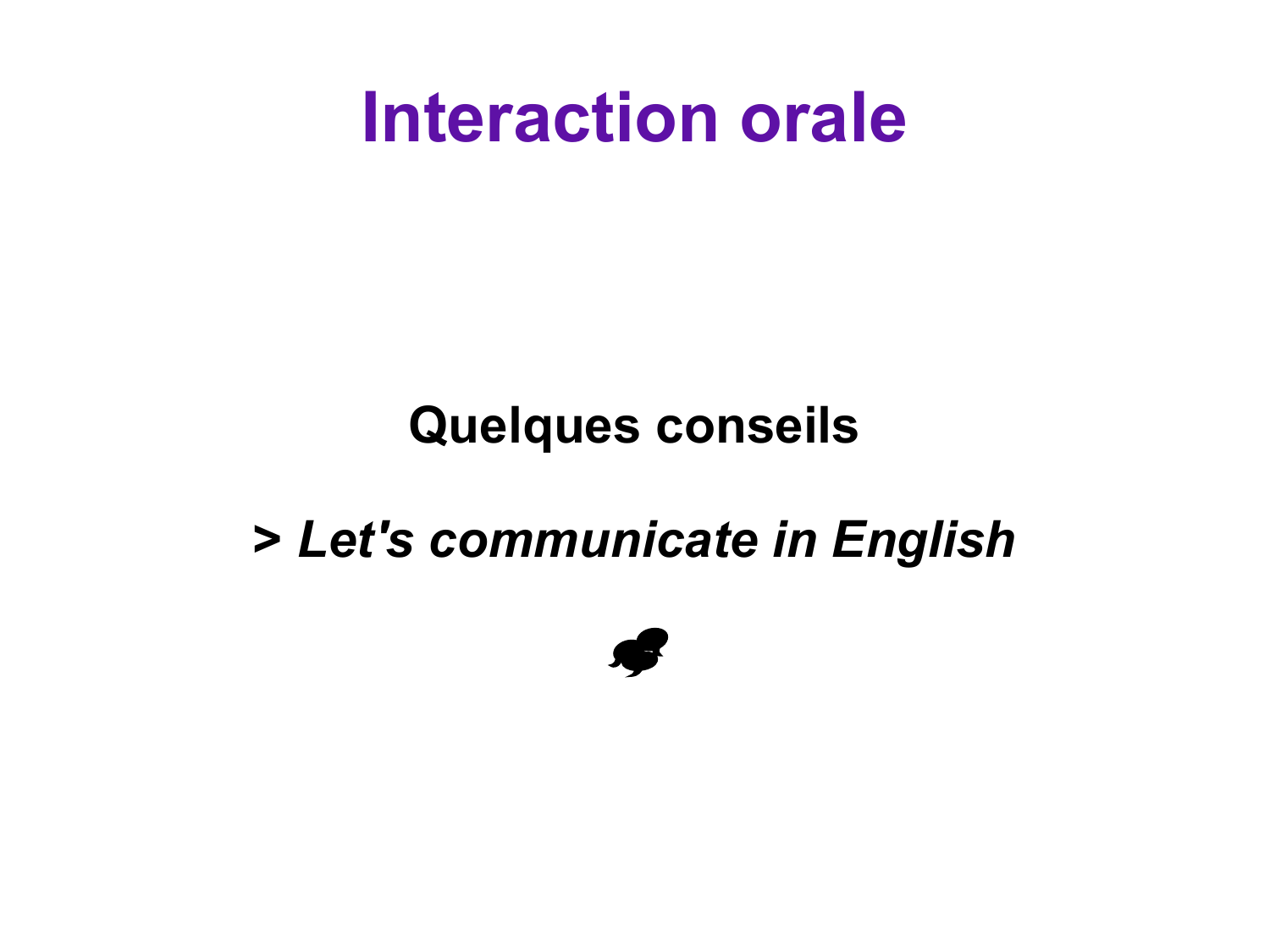### Conseils :

Répondez toujours par une phrase, évitez les mots isolés et en aucun cas ne répondez par « *Yes* » ou « *No* ».

Pensez à ajouter un *tag*, réponse courte qui reprendra l'auxiliaire correspondant au verbe cité juste avant.

EX : Are you fond of the country?

I'm not really, I'd rather live in town.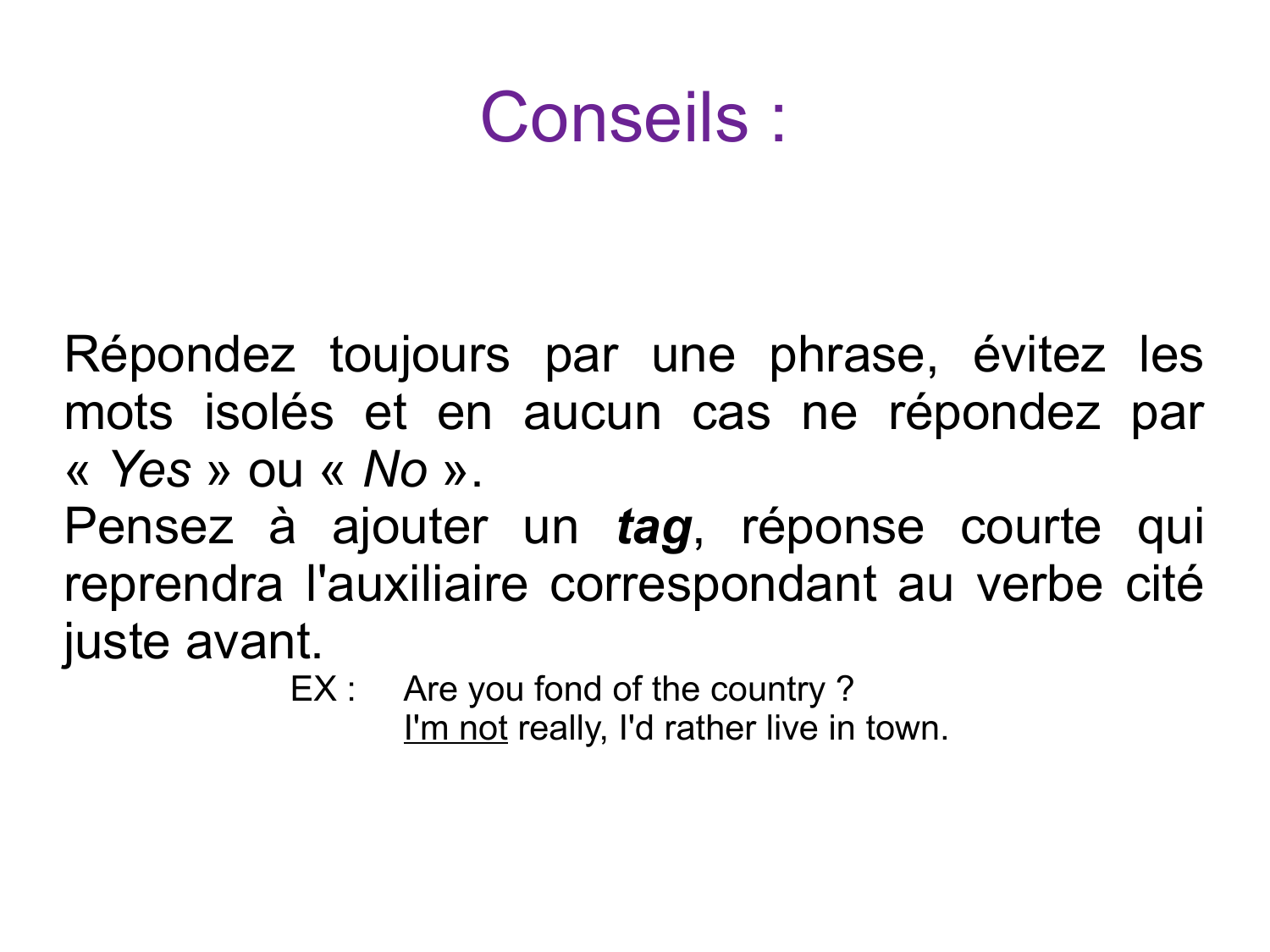### Pour confirmer ce que l'on vit dit...

● *That's right*

● *Quite correct*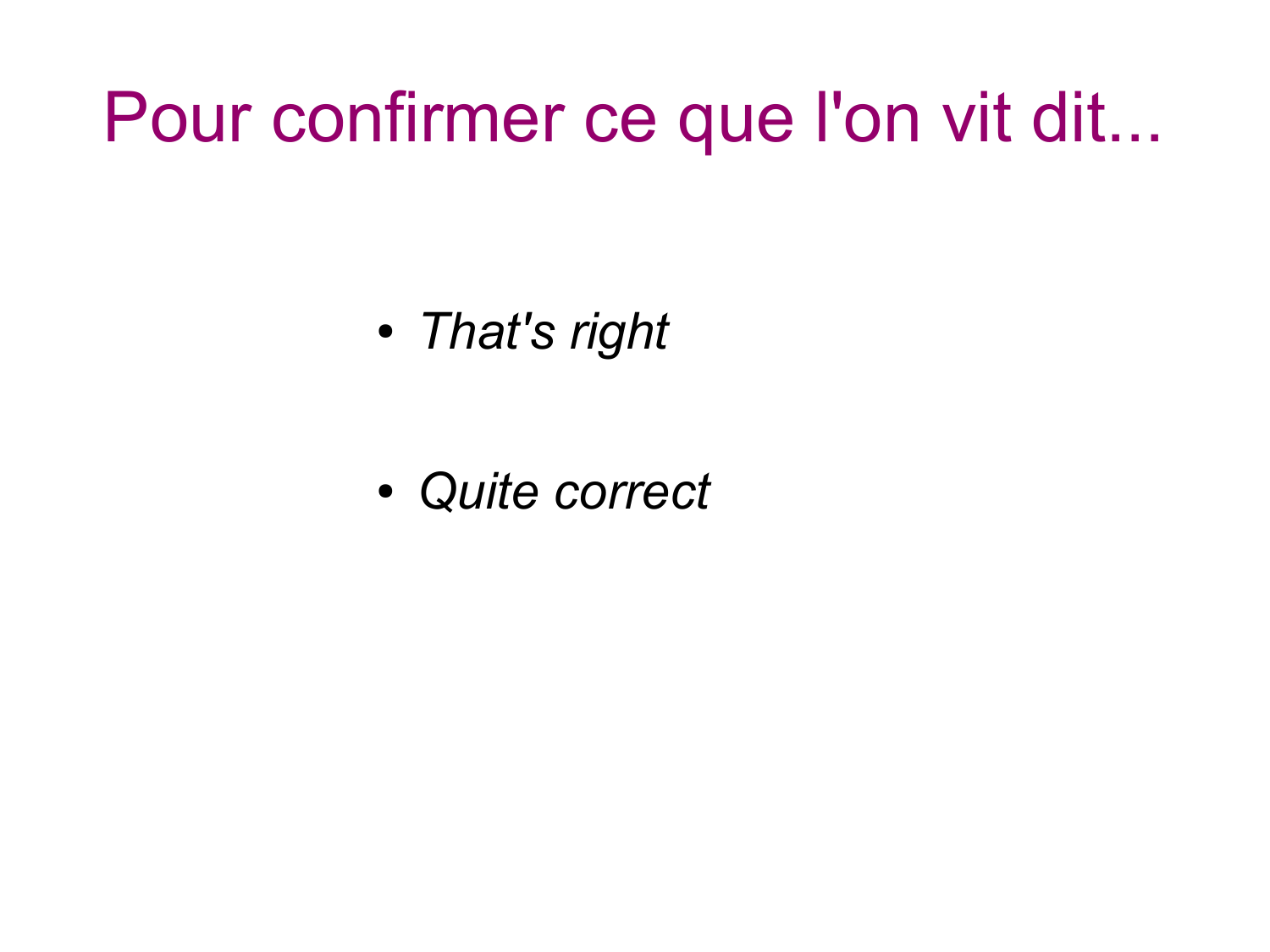### Pour reformuler :

- *Id' say that / I mean …*
- *Now, to get back to what I was saying …*
- *That means …*
- *Well …what I am trying to say is ...*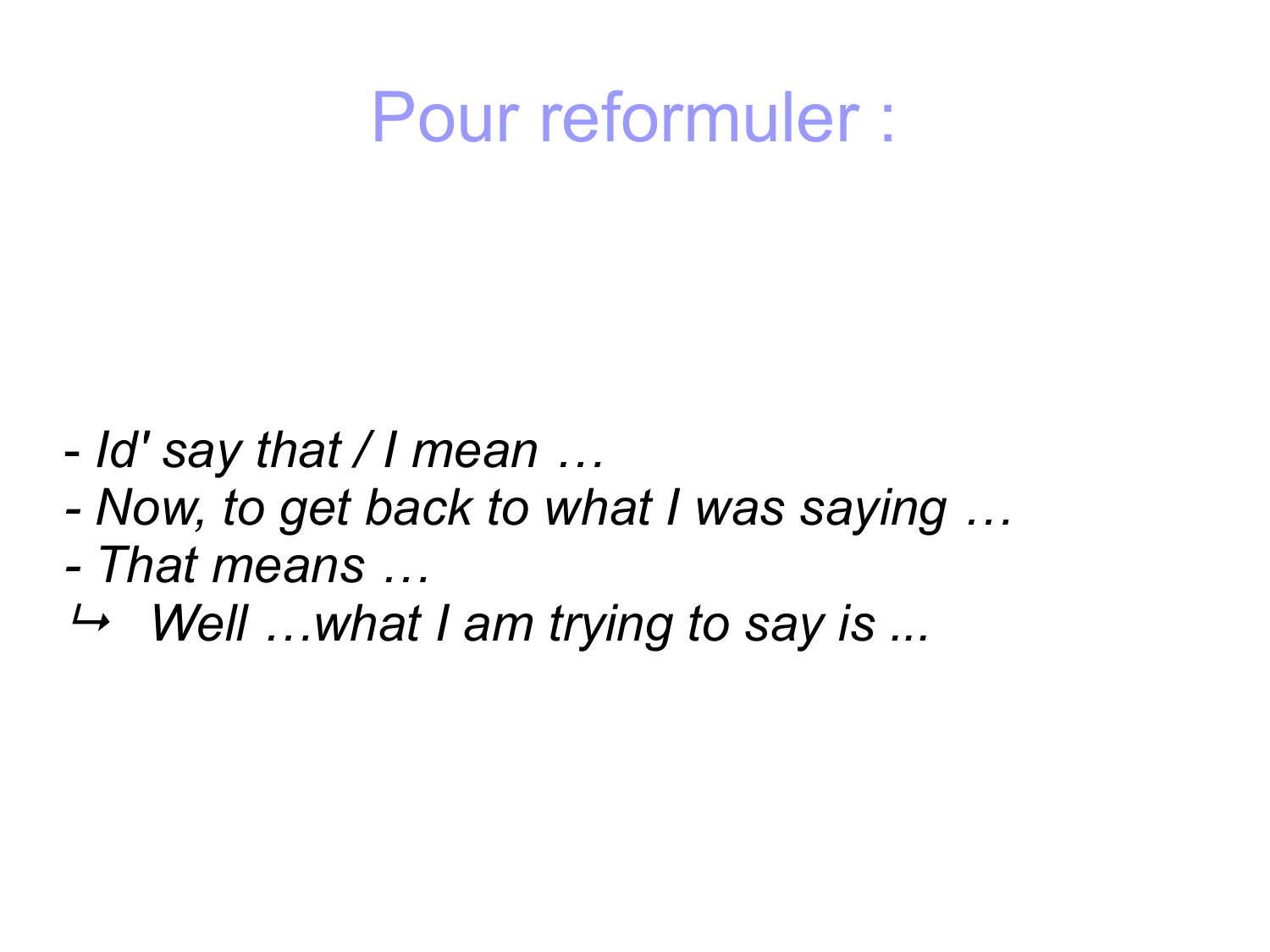Pour vérifier que vous avez bien compris ce que votre interlocuteur veut dire (et gagner du temps) :

Vous direz :

- *So …*
- *Does that mean … ?*
- *Do you mean … ?*
- *If I understand right …*
- *I'm not sure I understand. Does that mean … ?*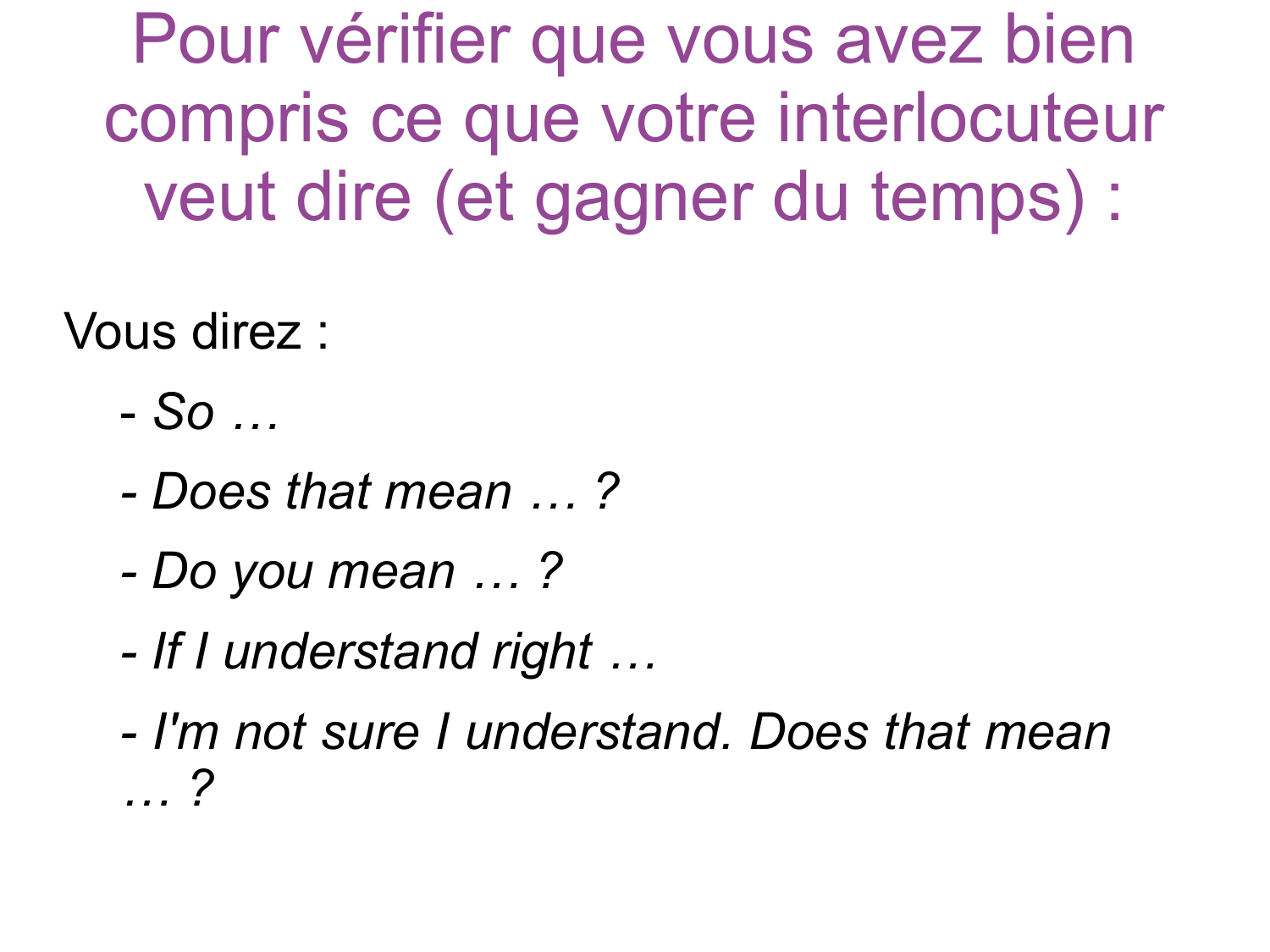Pour montrer que vous êtes intéressé(e), vous direz :

- $-$  Uh, uh.  $(\lambda)$
- $-$  | see...  $(\lambda)$
- Really?  $(\lambda)$
- $-$  Oh, yes.  $(\lambda \rightarrow)$
- How interesting!  $($
- I know / see what you mean.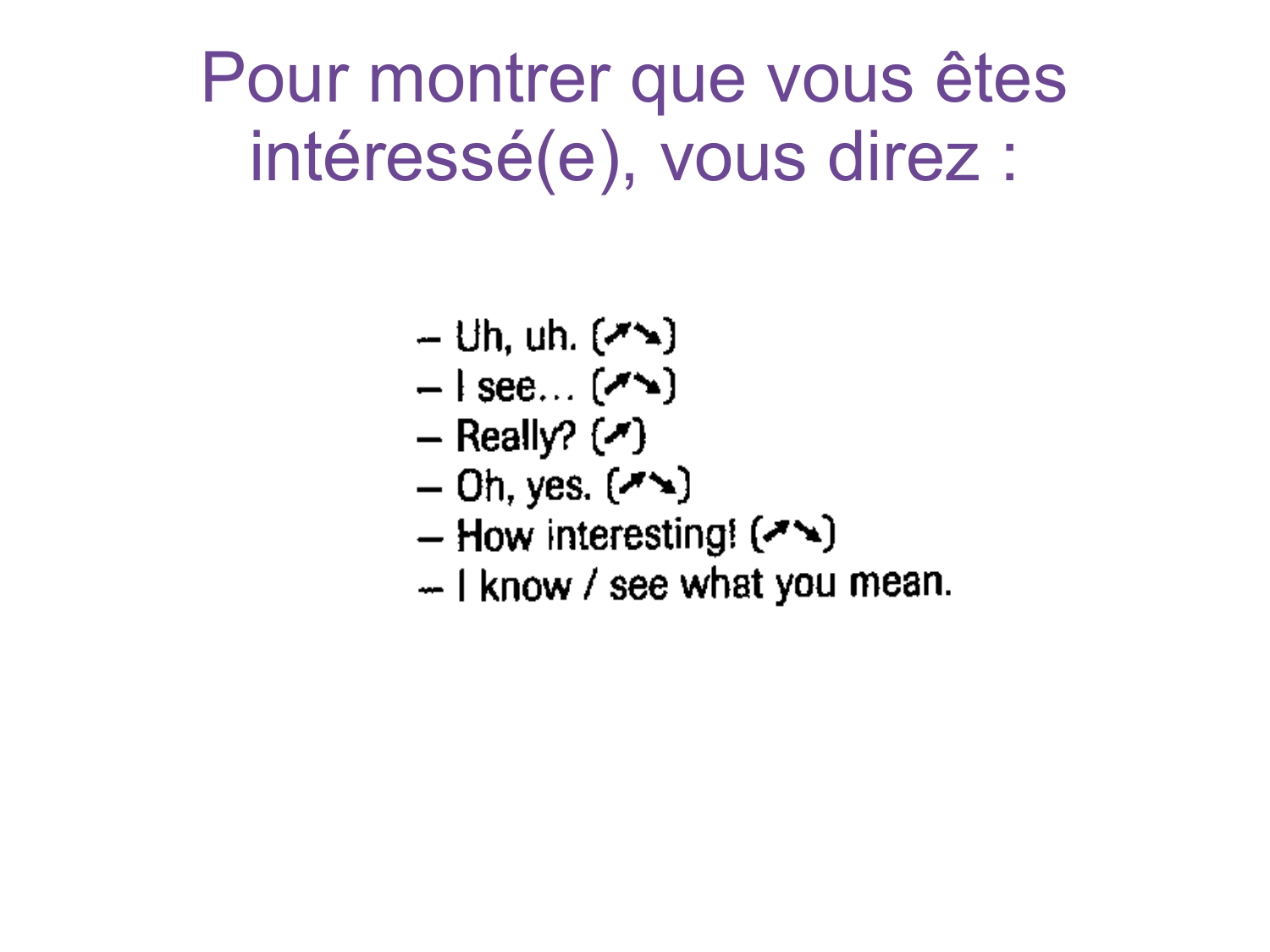Pour ajouter un argument supplémentaire :

● *I'd like to make another point...*

● *I'd also like to say ...*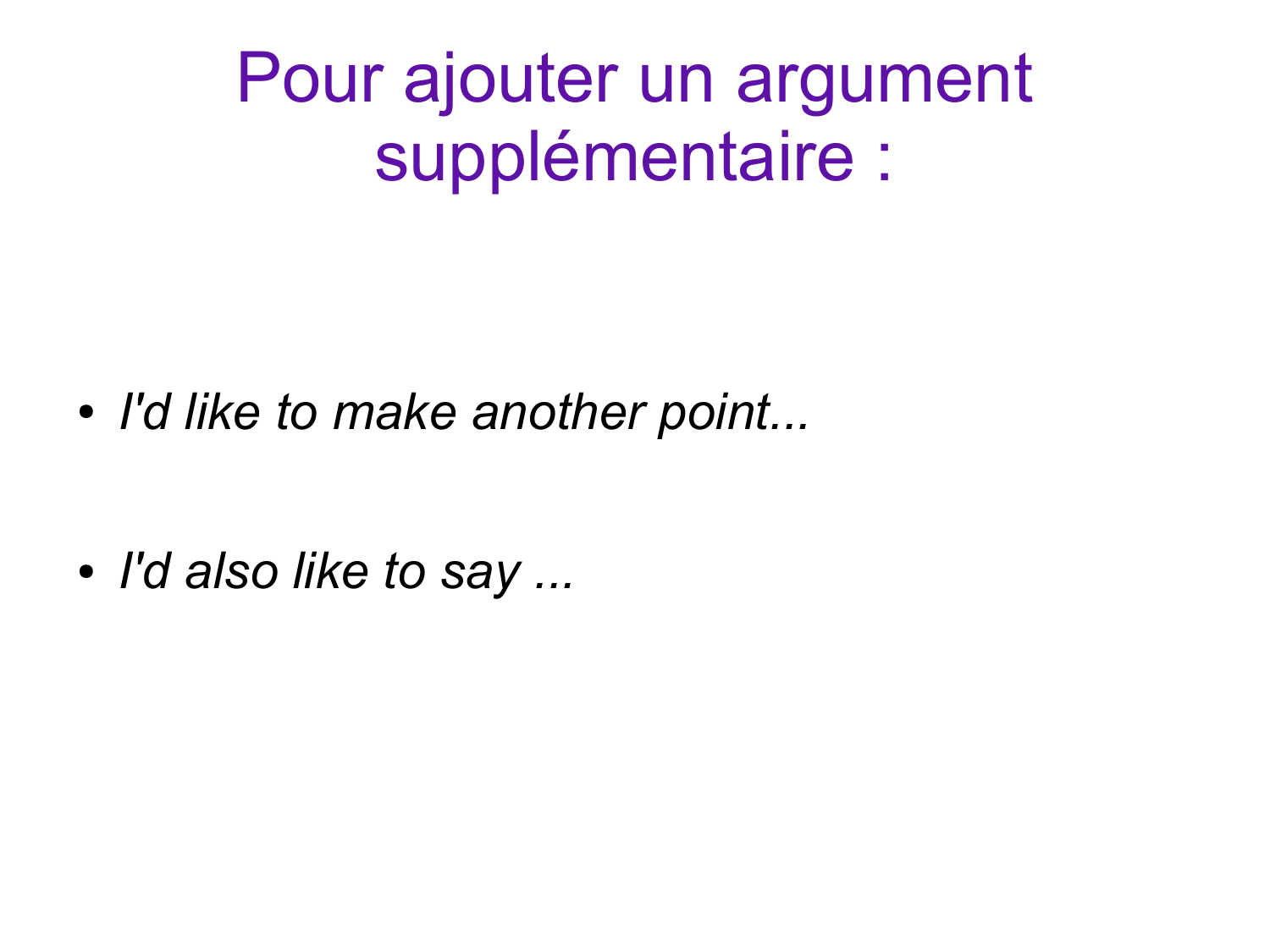# Vous n'avez pas compris (et aller gagner du temps!) :

- *I'm afraid I don't know.*
- *I haven't a clue.*
- *I'm afraid I haven't the faintest idea.*
- *I'm terribly sorry but I haven't understood what you've just said.*
- *I'm not sure I can answer.*
- *I have no idea.*
- *I wish I knew.*
- *I must admit I don't know much about this problem.*
- *I'm sorry but I don't know what to say.*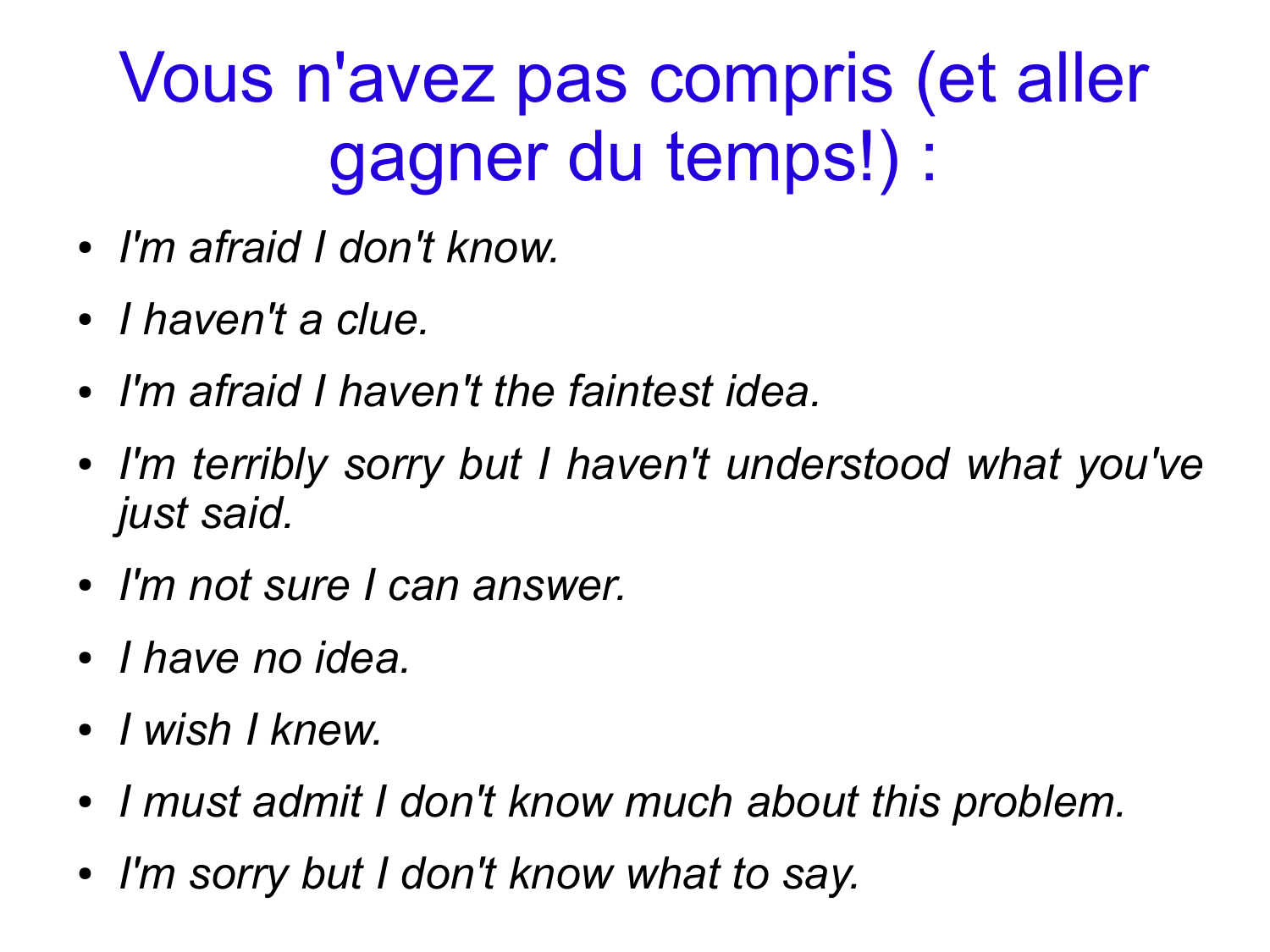Pour vérifier que votre interlocuteur vous a bien compris(e) :

- *Do you know what I mean ?*
- *…, if you see what I mean.*
- *I hope that's clear?*

*Very informal : - Got the message ?! Informal : - Are you with me ?*

> *- Get it ? - Right ?*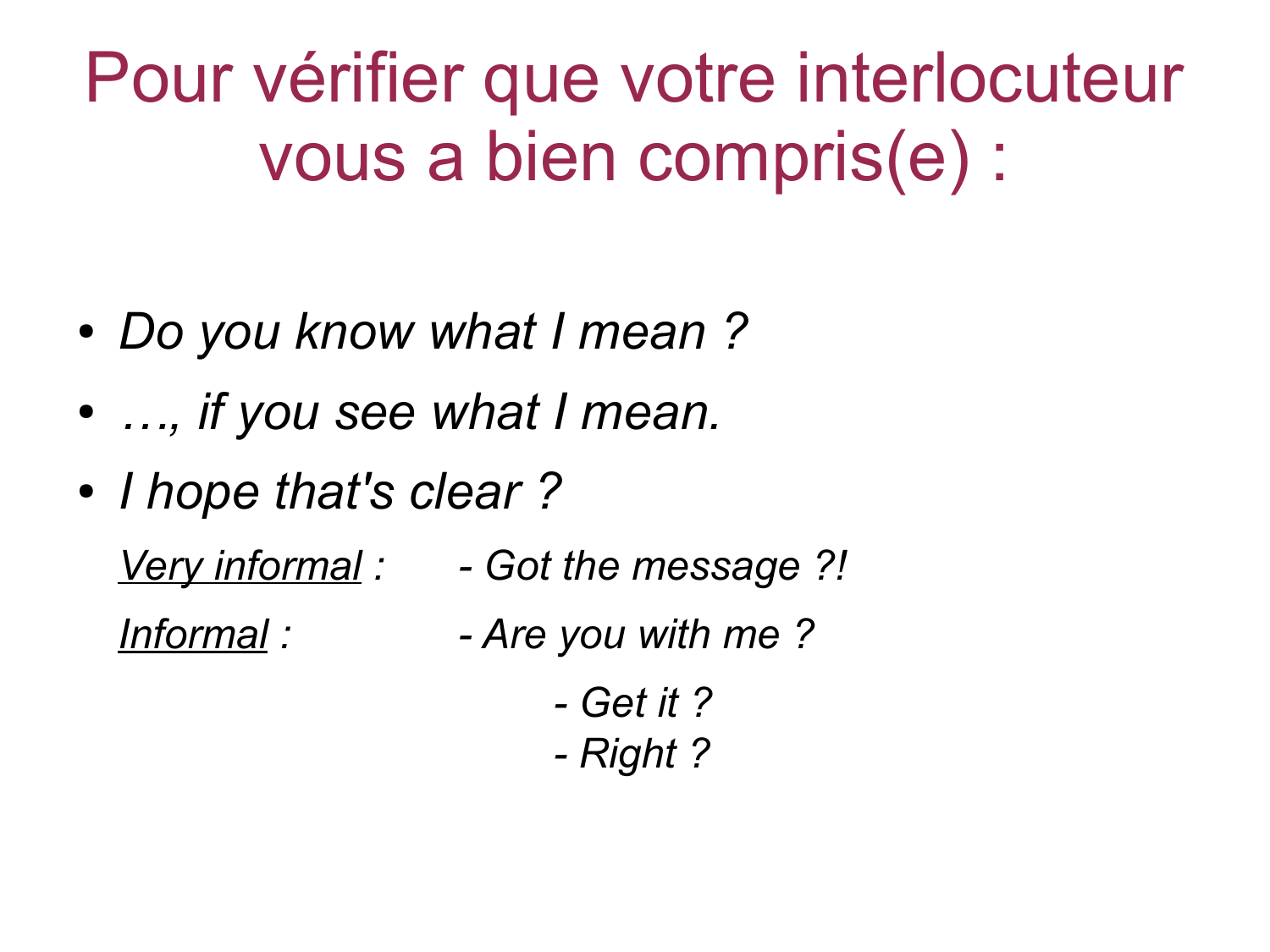Pour faire répéter votre interlocuteur (et gagner du temps) :

- *Pardon ?*
- *I'm sorry I didn't hear / catch what you said.*
- *Would / could you say that again, please ?*
- *Would / could you repeat what you said, please ?*
- *I'm sorry, what did you say ?*
- *What was that ?*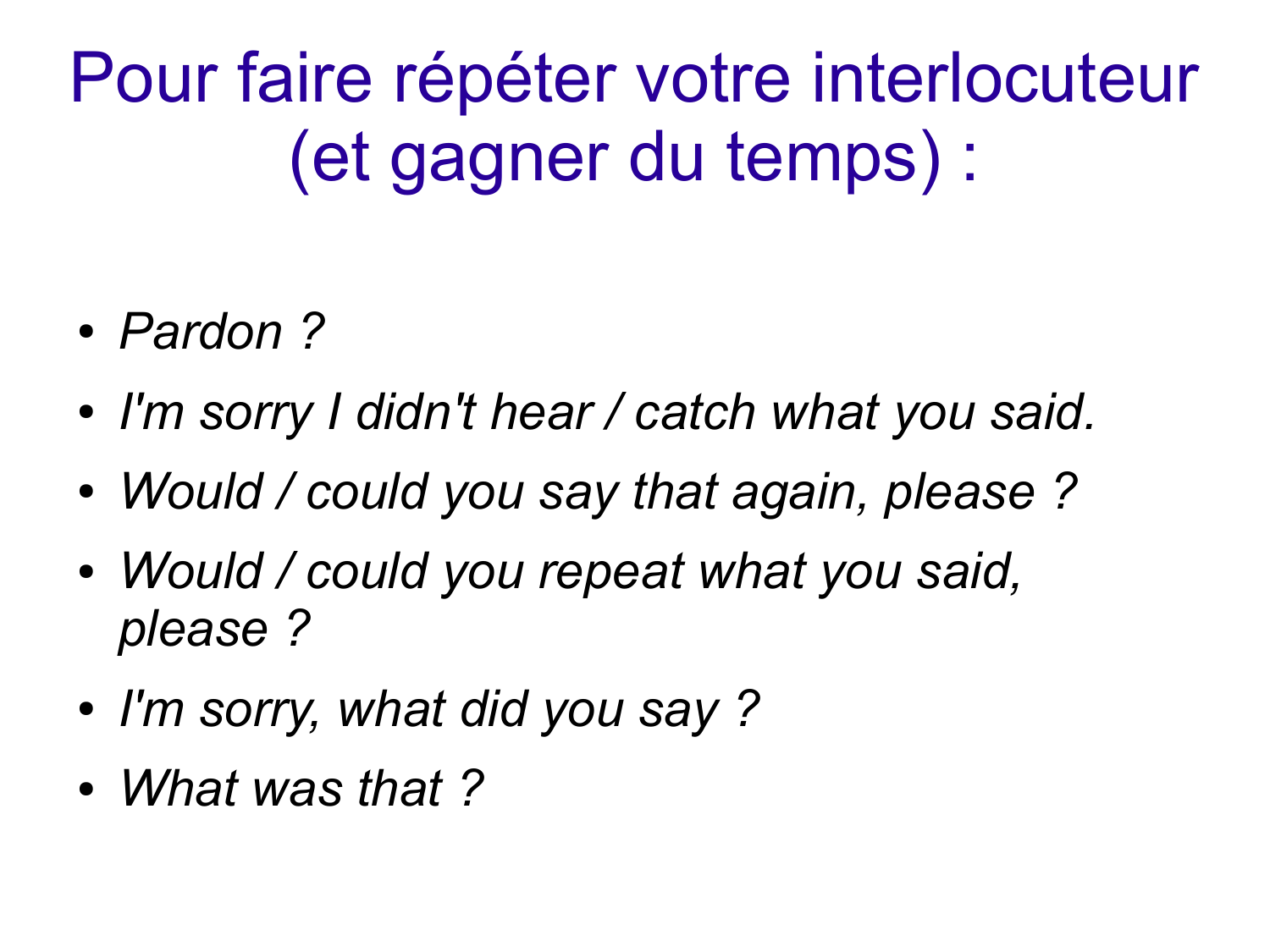### Pour changer de sujet :

 $\bullet$  ..., by the way, ...

• ..., before I forget, ...

• ..., I nearly forgot, ...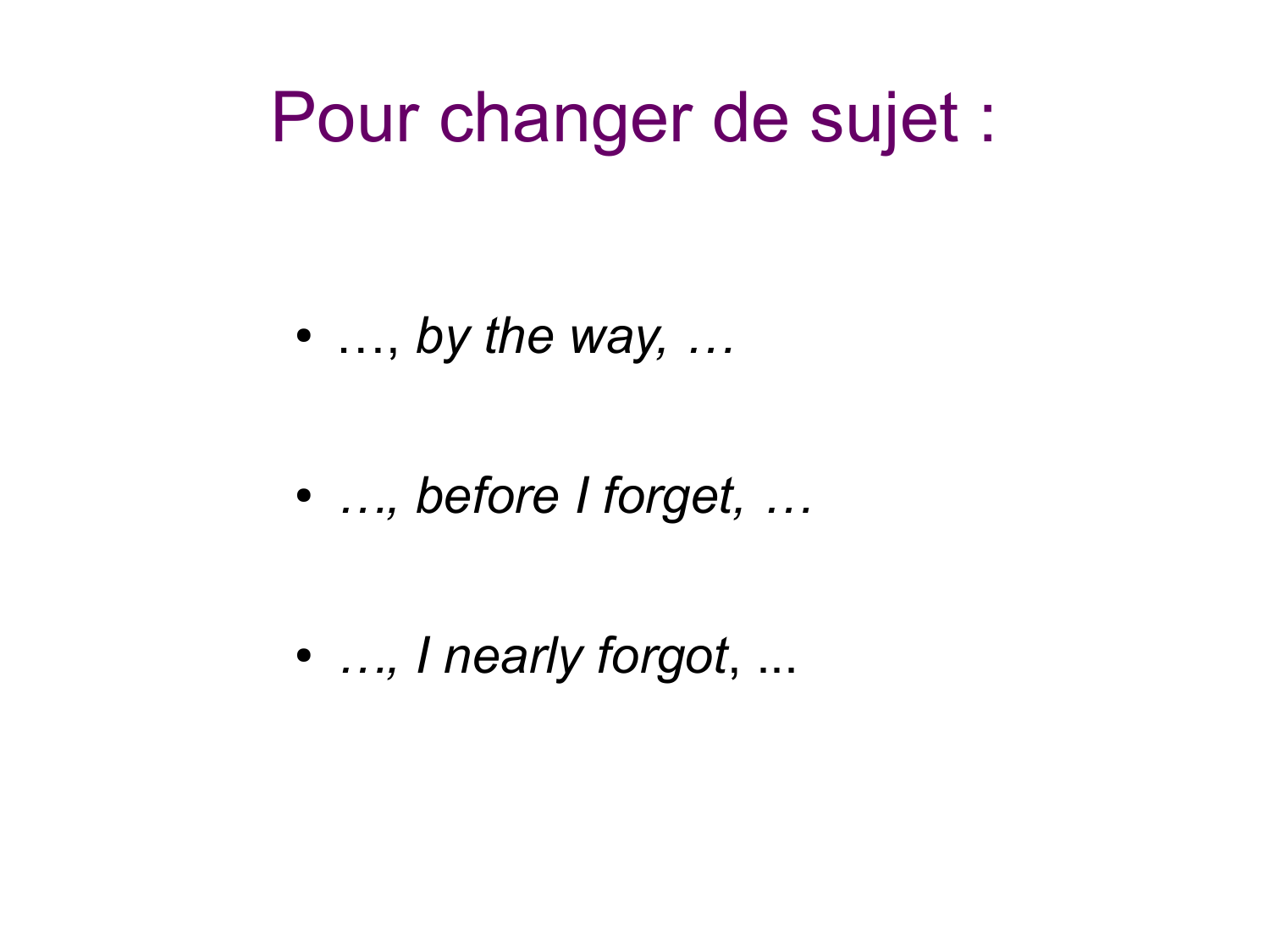# Pour dire autrement (> répéter et « perdre du temps ») :

- *In other words …*
- *It means …*
- *What I mean is …*
- *That's to say …*
- *…, or rather …*
- *What I'm trying to say is …*
- *What I'm driving at / getting at is …*